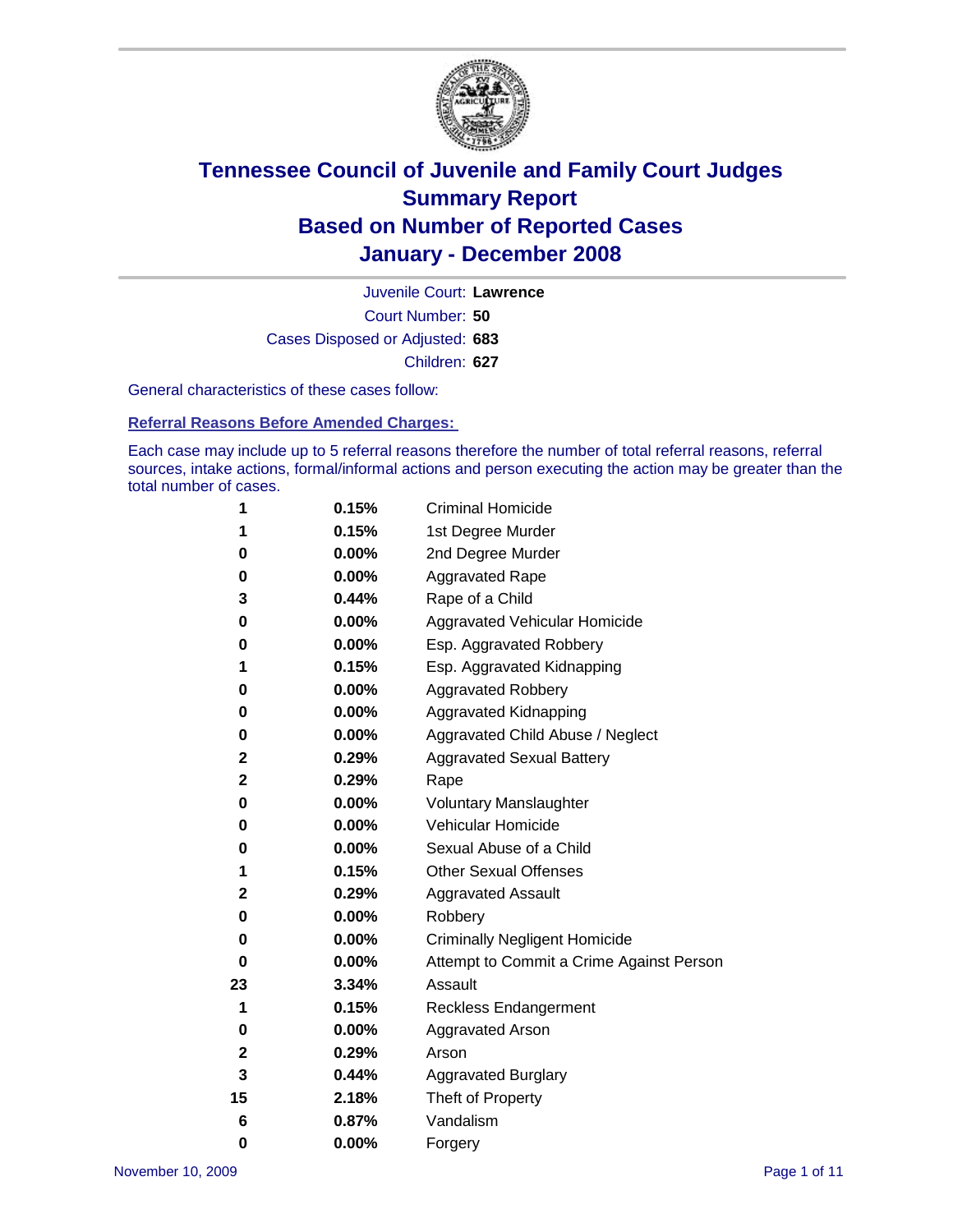

Court Number: **50** Juvenile Court: **Lawrence** Cases Disposed or Adjusted: **683** Children: **627**

#### **Referral Reasons Before Amended Charges:**

Each case may include up to 5 referral reasons therefore the number of total referral reasons, referral sources, intake actions, formal/informal actions and person executing the action may be greater than the total number of cases.

| 0           | 0.00%    | <b>Worthless Checks</b>                                     |
|-------------|----------|-------------------------------------------------------------|
| 0           | 0.00%    | Illegal Possession / Fraudulent Use of Credit / Debit Cards |
| 5           | 0.73%    | <b>Burglary</b>                                             |
| 0           | 0.00%    | Unauthorized Use of a Vehicle                               |
| $\bf{0}$    | 0.00%    | <b>Cruelty to Animals</b>                                   |
| 0           | 0.00%    | Sale of Controlled Substances                               |
| 1           | 0.15%    | <b>Other Drug Offenses</b>                                  |
| 12          | 1.74%    | <b>Possession of Controlled Substances</b>                  |
| 0           | $0.00\%$ | <b>Criminal Attempt</b>                                     |
| 3           | 0.44%    | Carrying Weapons on School Property                         |
| 1           | 0.15%    | Unlawful Carrying / Possession of a Weapon                  |
| 0           | 0.00%    | <b>Evading Arrest</b>                                       |
| 0           | 0.00%    | Escape                                                      |
| 1           | 0.15%    | Driving Under Influence (DUI)                               |
| 14          | 2.03%    | Possession / Consumption of Alcohol                         |
| 0           | 0.00%    | Resisting Stop, Frisk, Halt, Arrest or Search               |
| 0           | 0.00%    | <b>Aggravated Criminal Trespass</b>                         |
| 1           | 0.15%    | Harassment                                                  |
| 0           | 0.00%    | Failure to Appear                                           |
| 0           | 0.00%    | Filing a False Police Report                                |
| 0           | 0.00%    | Criminal Impersonation                                      |
| 6           | 0.87%    | <b>Disorderly Conduct</b>                                   |
| 8           | 1.16%    | <b>Criminal Trespass</b>                                    |
| $\mathbf 2$ | 0.29%    | <b>Public Intoxication</b>                                  |
|             | 0.15%    | Gambling                                                    |
| 151         | 21.92%   | Traffic                                                     |
| 1           | 0.15%    | <b>Local Ordinances</b>                                     |
| 5           | 0.73%    | Violation of Wildlife Regulations                           |
| 0           | 0.00%    | Contempt of Court                                           |
| 0           | 0.00%    | Violation of Probation                                      |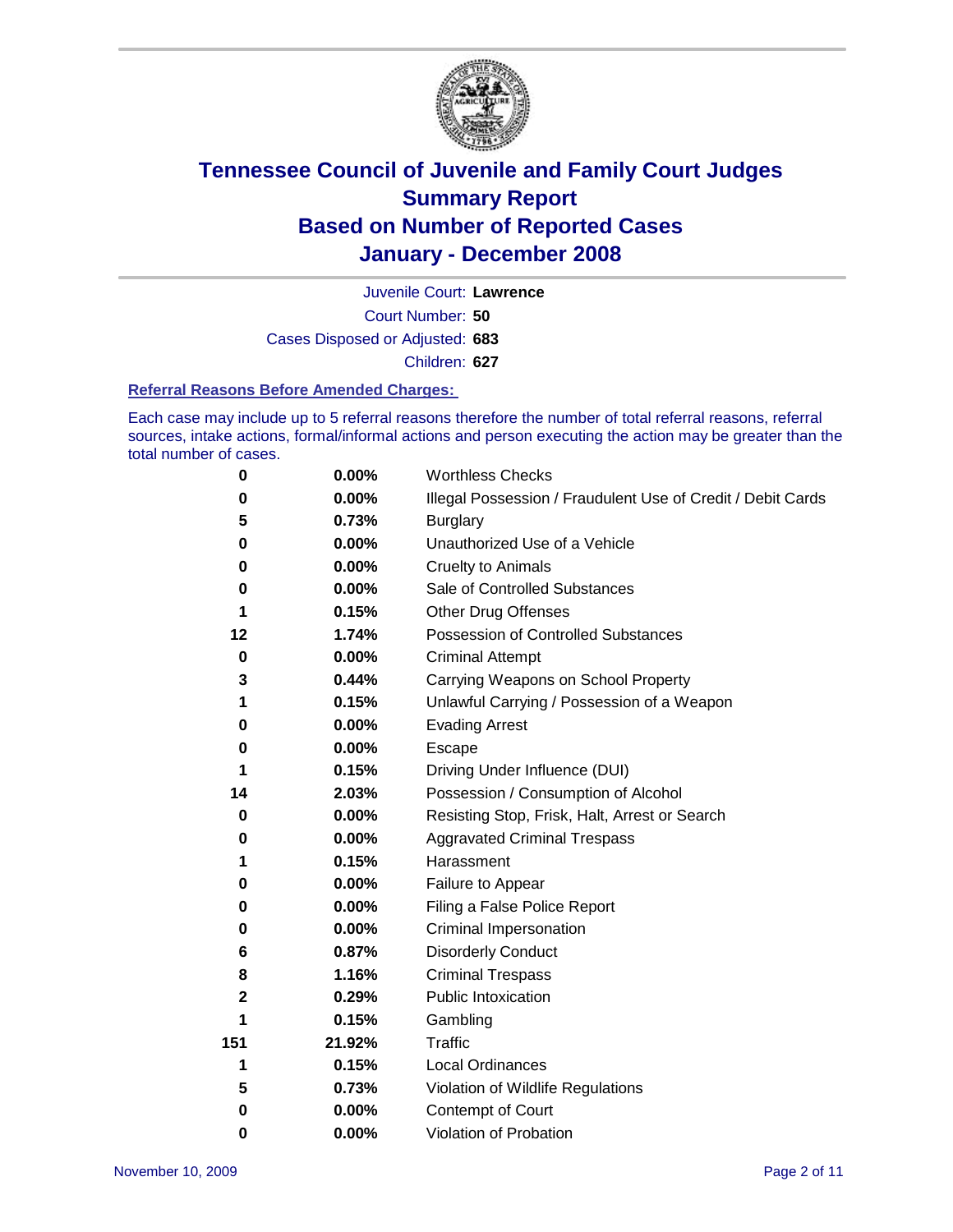

Court Number: **50** Juvenile Court: **Lawrence** Cases Disposed or Adjusted: **683** Children: **627**

#### **Referral Reasons Before Amended Charges:**

Each case may include up to 5 referral reasons therefore the number of total referral reasons, referral sources, intake actions, formal/informal actions and person executing the action may be greater than the total number of cases.

| 689 | 100.00%  | <b>Total Referrals</b>                 |
|-----|----------|----------------------------------------|
| 5   | 0.73%    | Other                                  |
| 0   | 0.00%    | <b>Consent to Marry</b>                |
| 0   | $0.00\%$ | <b>Request for Medical Treatment</b>   |
| 280 | 40.64%   | <b>Child Support</b>                   |
| 35  | 5.08%    | Paternity / Legitimation               |
| 3   | 0.44%    | Visitation                             |
| 15  | 2.18%    | Custody                                |
| 0   | 0.00%    | <b>Foster Care Review</b>              |
| 0   | $0.00\%$ | <b>Administrative Review</b>           |
| 0   | 0.00%    | <b>Judicial Review</b>                 |
| 0   | $0.00\%$ | Violation of Informal Adjustment       |
| 0   | $0.00\%$ | <b>Violation of Pretrial Diversion</b> |
| 0   | 0.00%    | <b>Termination of Parental Rights</b>  |
| 6   | 0.87%    | Dependency / Neglect                   |
| 1   | 0.15%    | <b>Physically Abused Child</b>         |
| 0   | 0.00%    | <b>Sexually Abused Child</b>           |
| 4   | 0.58%    | Violation of Curfew                    |
| 0   | 0.00%    | Violation of a Valid Court Order       |
| 23  | 3.34%    | Possession of Tobacco Products         |
| 0   | $0.00\%$ | Out-of-State Runaway                   |
| 0   | 0.00%    | In-State Runaway                       |
| 26  | 3.77%    | Truancy                                |
| 16  | 2.32%    | <b>Unruly Behavior</b>                 |
| 0   | 0.00%    | Violation of Aftercare                 |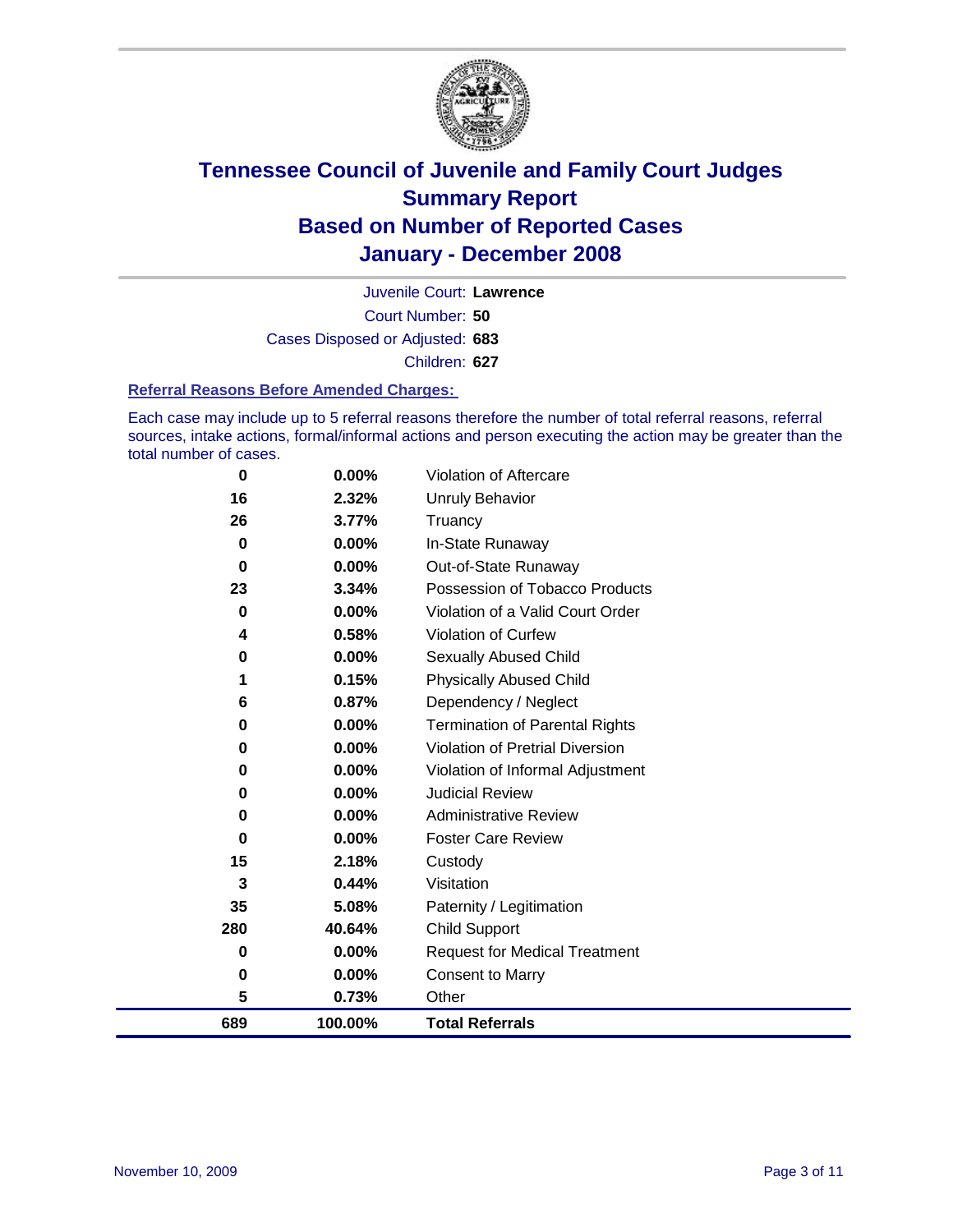

Court Number: **50** Juvenile Court: **Lawrence** Cases Disposed or Adjusted: **683** Children: **627**

### **Referral Sources: 1**

| 281          | 40.78%   | Law Enforcement                   |
|--------------|----------|-----------------------------------|
| 29           | 4.21%    | Parents                           |
| 7            | 1.02%    | <b>Relatives</b>                  |
| 0            | 0.00%    | Self                              |
| 43           | 6.24%    | School                            |
| 1            | 0.15%    | <b>CSA</b>                        |
| 8            | 1.16%    | <b>DCS</b>                        |
| 0            | $0.00\%$ | <b>Other State Department</b>     |
| 310          | 44.99%   | <b>District Attorney's Office</b> |
| 0            | 0.00%    | <b>Court Staff</b>                |
| 0            | 0.00%    | Social Agency                     |
| 0            | 0.00%    | <b>Other Court</b>                |
| 8            | 1.16%    | Victim                            |
| 0            | 0.00%    | Child & Parent                    |
| 0            | 0.00%    | Hospital                          |
| 0            | 0.00%    | Unknown                           |
| $\mathbf{2}$ | 0.29%    | Other                             |
| 689          | 100.00%  | <b>Total Referral Sources</b>     |

### **Age of Child at Referral: 2**

| 627 | 100.00%  | <b>Total Child Count</b> |
|-----|----------|--------------------------|
| 0   | $0.00\%$ | <b>Unknown</b>           |
| 5   | 0.80%    | Ages 19 and Over         |
| 164 | 26.16%   | Ages 17 through 18       |
| 143 | 22.81%   | Ages 15 through 16       |
| 49  | 7.81%    | Ages 13 through 14       |
| 23  | 3.67%    | Ages 11 through 12       |
| 243 | 38.76%   | Ages 10 and Under        |
|     |          |                          |

<sup>1</sup> If different than number of Referral Reasons (689), verify accuracy of your court's data.

<sup>2</sup> One child could be counted in multiple categories, verify accuracy of your court's data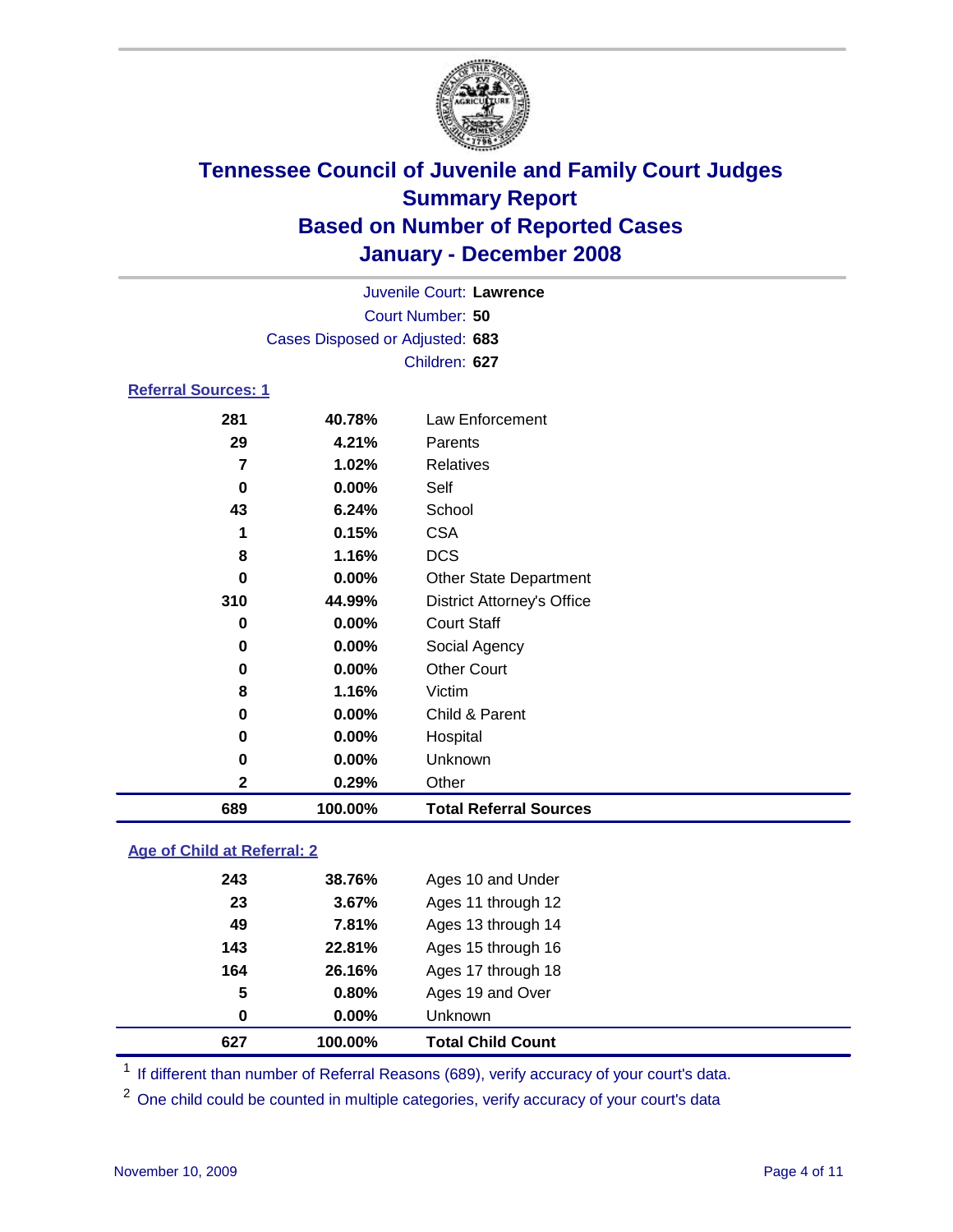

| Juvenile Court: Lawrence                |                                 |                          |  |  |
|-----------------------------------------|---------------------------------|--------------------------|--|--|
| Court Number: 50                        |                                 |                          |  |  |
|                                         | Cases Disposed or Adjusted: 683 |                          |  |  |
|                                         |                                 | Children: 627            |  |  |
| Sex of Child: 1                         |                                 |                          |  |  |
| 387                                     | 61.72%                          | Male                     |  |  |
| 240                                     | 38.28%                          | Female                   |  |  |
| $\bf{0}$                                | 0.00%                           | Unknown                  |  |  |
| 627                                     | 100.00%                         | <b>Total Child Count</b> |  |  |
| Race of Child: 1                        |                                 |                          |  |  |
| 588                                     | 93.78%                          | White                    |  |  |
| 39                                      | 6.22%                           | African American         |  |  |
| 0                                       | 0.00%                           | Native American          |  |  |
| 0                                       | 0.00%                           | Asian                    |  |  |
| 0                                       | 0.00%                           | Mixed                    |  |  |
| $\mathbf 0$                             | 0.00%                           | Unknown                  |  |  |
| 627                                     | 100.00%                         | <b>Total Child Count</b> |  |  |
| <b>Hispanic Origin: 1</b>               |                                 |                          |  |  |
| 9                                       | 1.44%                           | Yes                      |  |  |
| 618                                     | 98.56%                          | <b>No</b>                |  |  |
| $\mathbf 0$                             | 0.00%                           | Unknown                  |  |  |
| 627                                     | 100.00%                         | <b>Total Child Count</b> |  |  |
| <b>School Enrollment of Children: 1</b> |                                 |                          |  |  |
| 414                                     | 66.03%                          | Yes                      |  |  |
| 150                                     | 23.92%                          | No                       |  |  |
| 63                                      | 10.05%                          | Unknown                  |  |  |
| 627                                     | 100.00%                         | <b>Total Child Count</b> |  |  |

One child could be counted in multiple categories, verify accuracy of your court's data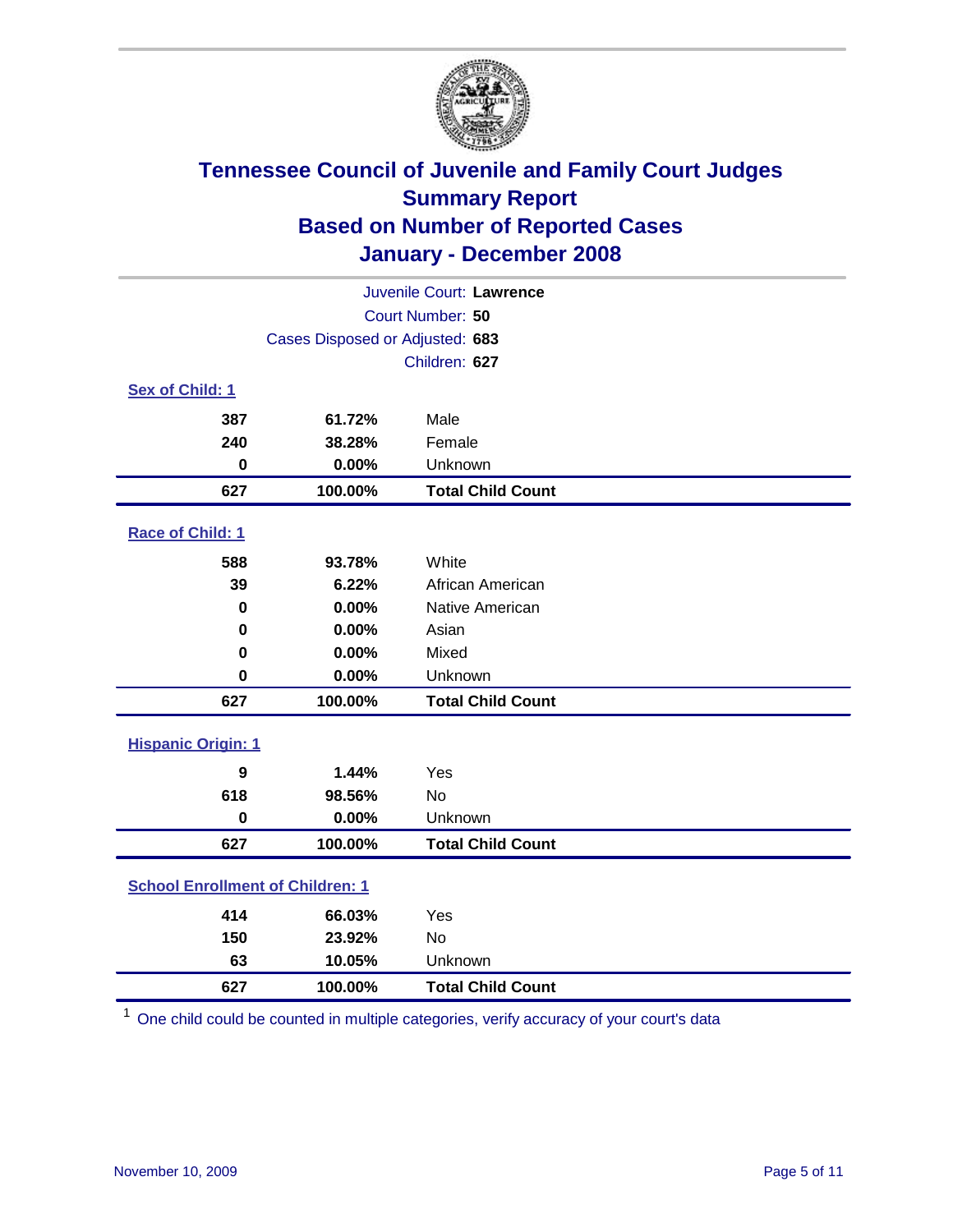

Court Number: **50** Juvenile Court: **Lawrence** Cases Disposed or Adjusted: **683** Children: **627**

#### **Living Arrangement of Child at Time of Referral: 1**

| 627 | 100.00%  | <b>Total Child Count</b>     |
|-----|----------|------------------------------|
| 5   | 0.80%    | Other                        |
| 68  | 10.85%   | Unknown                      |
| 2   | $0.32\%$ | Independent                  |
| 0   | $0.00\%$ | In an Institution            |
| 1   | 0.16%    | In a Residential Center      |
| 3   | 0.48%    | In a Group Home              |
| 40  | 6.38%    | With Foster Family           |
| 5   | 0.80%    | With Adoptive Parents        |
| 48  | 7.66%    | <b>With Relatives</b>        |
| 30  | 4.78%    | With Father                  |
| 326 | 51.99%   | With Mother                  |
| 0   | $0.00\%$ | With Mother and Stepfather   |
| 1   | 0.16%    | With Father and Stepmother   |
| 98  | 15.63%   | With Both Biological Parents |
|     |          |                              |

#### **Type of Detention: 2**

| 683 |              | 100.00%  | <b>Total Detention Count</b> |
|-----|--------------|----------|------------------------------|
|     | 1            | 0.15%    | Other                        |
| 676 |              | 98.98%   | Does Not Apply               |
|     | 0            | $0.00\%$ | <b>Unknown</b>               |
|     | 0            | $0.00\%$ | <b>Psychiatric Hospital</b>  |
|     | 0            | $0.00\%$ | Jail - No Separation         |
|     | 0            | $0.00\%$ | Jail - Partial Separation    |
|     | 0            | $0.00\%$ | Jail - Complete Separation   |
|     | 4            | 0.59%    | Juvenile Detention Facility  |
|     | $\mathbf{2}$ | 0.29%    | Non-Secure Placement         |
|     |              |          |                              |

<sup>1</sup> One child could be counted in multiple categories, verify accuracy of your court's data

<sup>2</sup> If different than number of Cases (683) verify accuracy of your court's data.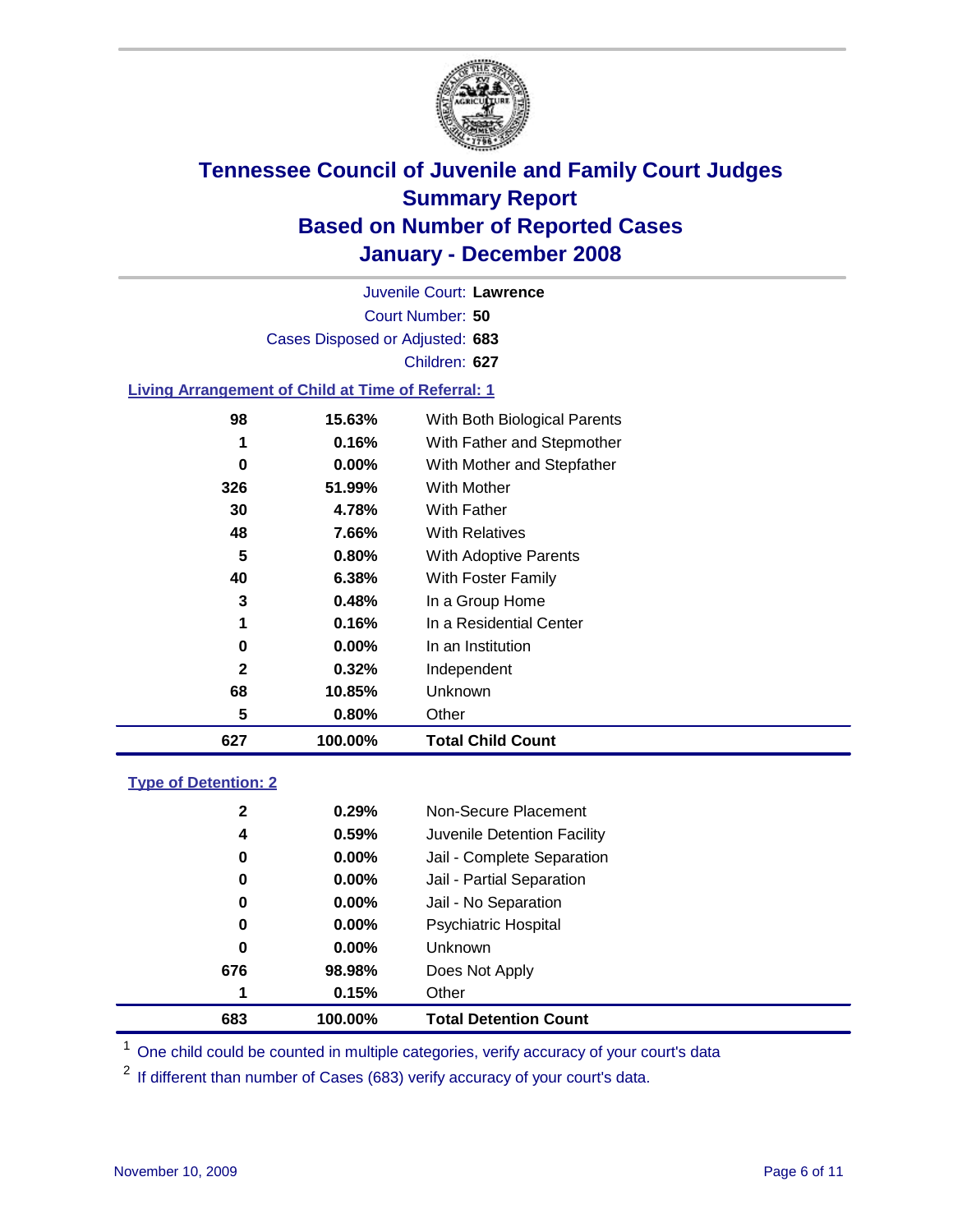

|                                                    | Juvenile Court: Lawrence        |                                      |  |  |  |
|----------------------------------------------------|---------------------------------|--------------------------------------|--|--|--|
|                                                    | Court Number: 50                |                                      |  |  |  |
|                                                    | Cases Disposed or Adjusted: 683 |                                      |  |  |  |
|                                                    |                                 | Children: 627                        |  |  |  |
| <b>Placement After Secure Detention Hearing: 1</b> |                                 |                                      |  |  |  |
| 0                                                  | 0.00%                           | Returned to Prior Living Arrangement |  |  |  |
| 4                                                  | 0.59%                           | Juvenile Detention Facility          |  |  |  |
| 0                                                  | 0.00%                           | Jail                                 |  |  |  |
| 0                                                  | 0.00%                           | Shelter / Group Home                 |  |  |  |
| 0                                                  | 0.00%                           | <b>Foster Family Home</b>            |  |  |  |
| 0                                                  | 0.00%                           | Psychiatric Hospital                 |  |  |  |
| 0                                                  | 0.00%                           | Unknown                              |  |  |  |
| 677                                                | 99.12%                          | Does Not Apply                       |  |  |  |
| $\mathbf{2}$                                       | 0.29%                           | Other                                |  |  |  |
| 683                                                | 100.00%                         | <b>Total Placement Count</b>         |  |  |  |
|                                                    |                                 |                                      |  |  |  |
| <b>Intake Actions: 2</b>                           |                                 |                                      |  |  |  |
| 504                                                | 73.15%                          | <b>Petition Filed</b>                |  |  |  |
| 4                                                  | 0.58%                           | <b>Motion Filed</b>                  |  |  |  |
| 181                                                | 26.27%                          | <b>Citation Processed</b>            |  |  |  |
| 0                                                  | 0.00%                           | Notification of Paternity Processed  |  |  |  |
| 0                                                  | 0.00%                           | Scheduling of Judicial Review        |  |  |  |
| 0                                                  | 0.00%                           | Scheduling of Administrative Review  |  |  |  |
| 0                                                  | 0.00%                           | Scheduling of Foster Care Review     |  |  |  |
| 0                                                  | 0.00%                           | Unknown                              |  |  |  |
| 0                                                  | 0.00%                           | Does Not Apply                       |  |  |  |
| 0                                                  | 0.00%                           | Other                                |  |  |  |
| 689                                                | 100.00%                         | <b>Total Intake Count</b>            |  |  |  |

<sup>1</sup> If different than number of Cases (683) verify accuracy of your court's data.

<sup>2</sup> If different than number of Referral Reasons (689), verify accuracy of your court's data.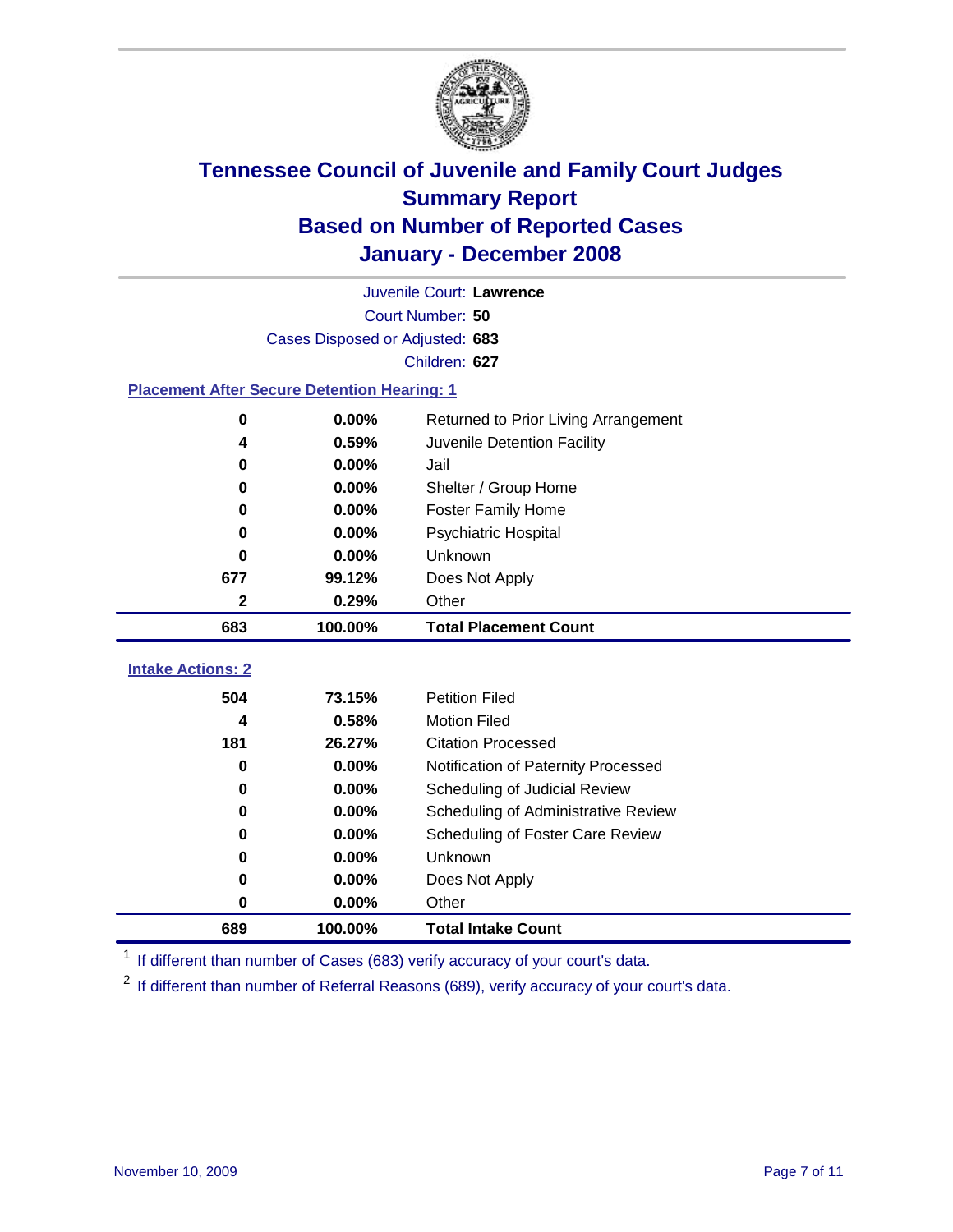

Court Number: **50** Juvenile Court: **Lawrence** Cases Disposed or Adjusted: **683** Children: **627**

### **Last Grade Completed by Child: 1**

| 141      | 22.49%  | Too Young for School     |
|----------|---------|--------------------------|
| $\bf{0}$ | 0.00%   | Preschool                |
| $\bf{0}$ | 0.00%   | Kindergarten             |
| 0        | 0.00%   | 1st Grade                |
| 0        | 0.00%   | 2nd Grade                |
| 0        | 0.00%   | 3rd Grade                |
| 0        | 0.00%   | 4th Grade                |
| 0        | 0.00%   | 5th Grade                |
| 0        | 0.00%   | 6th Grade                |
| 0        | 0.00%   | 7th Grade                |
| 0        | 0.00%   | 8th Grade                |
| 0        | 0.00%   | 9th Grade                |
| 1        | 0.16%   | 10th Grade               |
| 0        | 0.00%   | 11th Grade               |
| 0        | 0.00%   | 12th Grade               |
| 0        | 0.00%   | Non-Graded Special Ed    |
| 0        | 0.00%   | <b>GED</b>               |
| 0        | 0.00%   | Graduated                |
| 0        | 0.00%   | Never Attended School    |
| 485      | 77.35%  | Unknown                  |
| 0        | 0.00%   | Other                    |
| 627      | 100.00% | <b>Total Child Count</b> |

### **Enrolled in Special Education: 1**

| 3   | 0.48%   | Yes                      |
|-----|---------|--------------------------|
| 141 | 22.49%  | No                       |
| 483 | 77.03%  | <b>Unknown</b>           |
| 627 | 100.00% | <b>Total Child Count</b> |

One child could be counted in multiple categories, verify accuracy of your court's data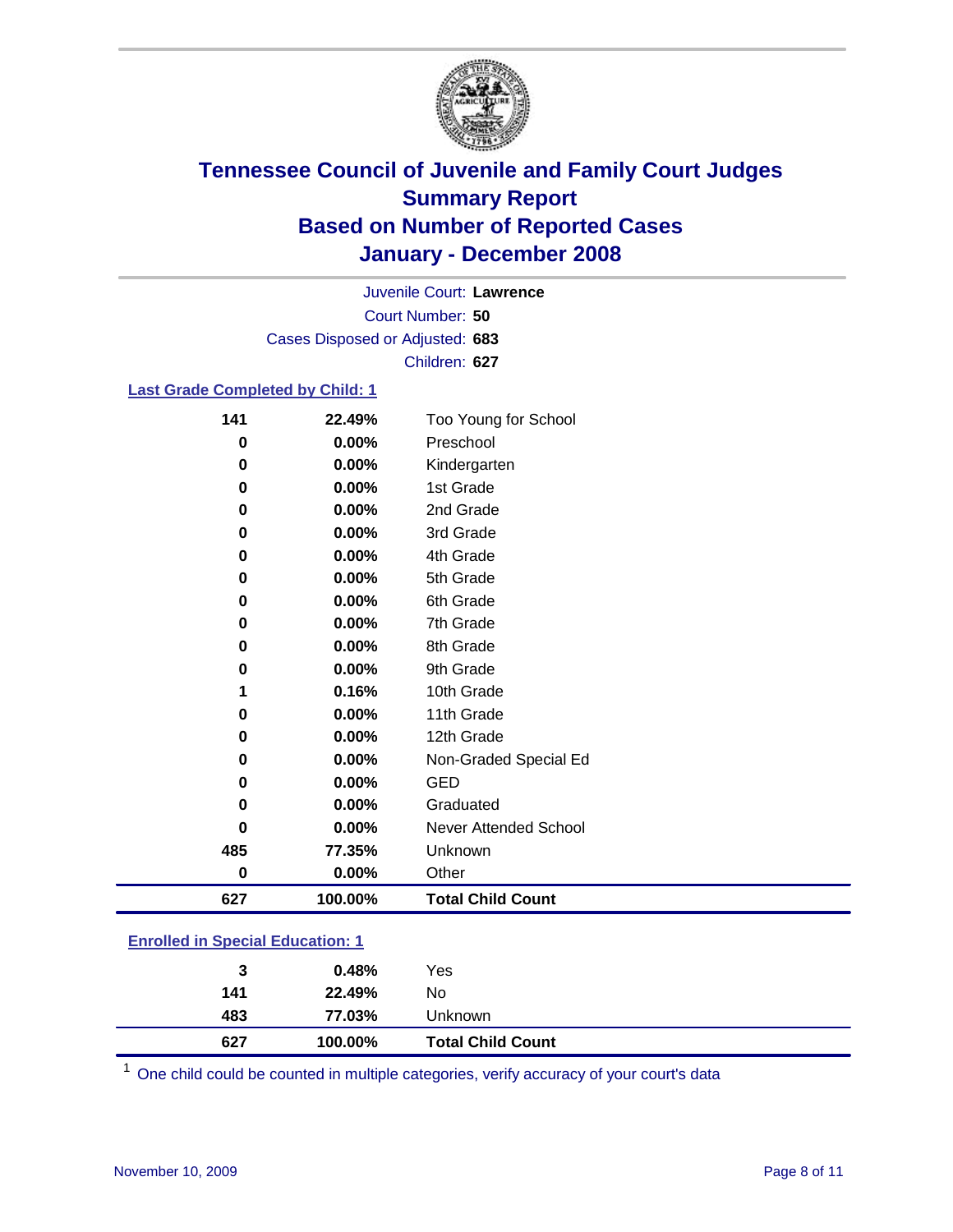

| Juvenile Court: Lawrence     |                                 |                           |  |  |  |
|------------------------------|---------------------------------|---------------------------|--|--|--|
|                              | Court Number: 50                |                           |  |  |  |
|                              | Cases Disposed or Adjusted: 683 |                           |  |  |  |
|                              |                                 | Children: 627             |  |  |  |
| <b>Action Executed By: 1</b> |                                 |                           |  |  |  |
| 689                          | 100.00%                         | Judge                     |  |  |  |
| 0                            | $0.00\%$                        | Referee                   |  |  |  |
| 0                            | $0.00\%$                        | <b>YSO</b>                |  |  |  |
| 0                            | $0.00\%$                        | Other                     |  |  |  |
| 0                            | $0.00\%$                        | Unknown                   |  |  |  |
| 689                          | 100.00%                         | <b>Total Action Count</b> |  |  |  |

### **Formal / Informal Actions: 1**

| 261          | 37.88%   | Dismissed                                        |
|--------------|----------|--------------------------------------------------|
| 30           | 4.35%    | Retired / Nolle Prosequi                         |
| 59           | 8.56%    | <b>Complaint Substantiated Delinquent</b>        |
| 48           | 6.97%    | <b>Complaint Substantiated Status Offender</b>   |
| 15           | 2.18%    | <b>Complaint Substantiated Dependent/Neglect</b> |
| 1            | 0.15%    | <b>Complaint Substantiated Abused</b>            |
| 0            | $0.00\%$ | <b>Complaint Substantiated Mentally III</b>      |
| 14           | 2.03%    | Informal Adjustment                              |
| 0            | 0.00%    | <b>Pretrial Diversion</b>                        |
| 0            | 0.00%    | <b>Transfer to Adult Court Hearing</b>           |
| 0            | $0.00\%$ | Charges Cleared by Transfer to Adult Court       |
| 0            | $0.00\%$ | Special Proceeding                               |
| 0            | $0.00\%$ | <b>Review Concluded</b>                          |
| $\mathbf{2}$ | 0.29%    | Case Held Open                                   |
| 259          | 37.59%   | Other                                            |
| 0            | $0.00\%$ | Unknown                                          |
| 689          | 100.00%  | <b>Total Action Count</b>                        |

<sup>1</sup> If different than number of Referral Reasons (689), verify accuracy of your court's data.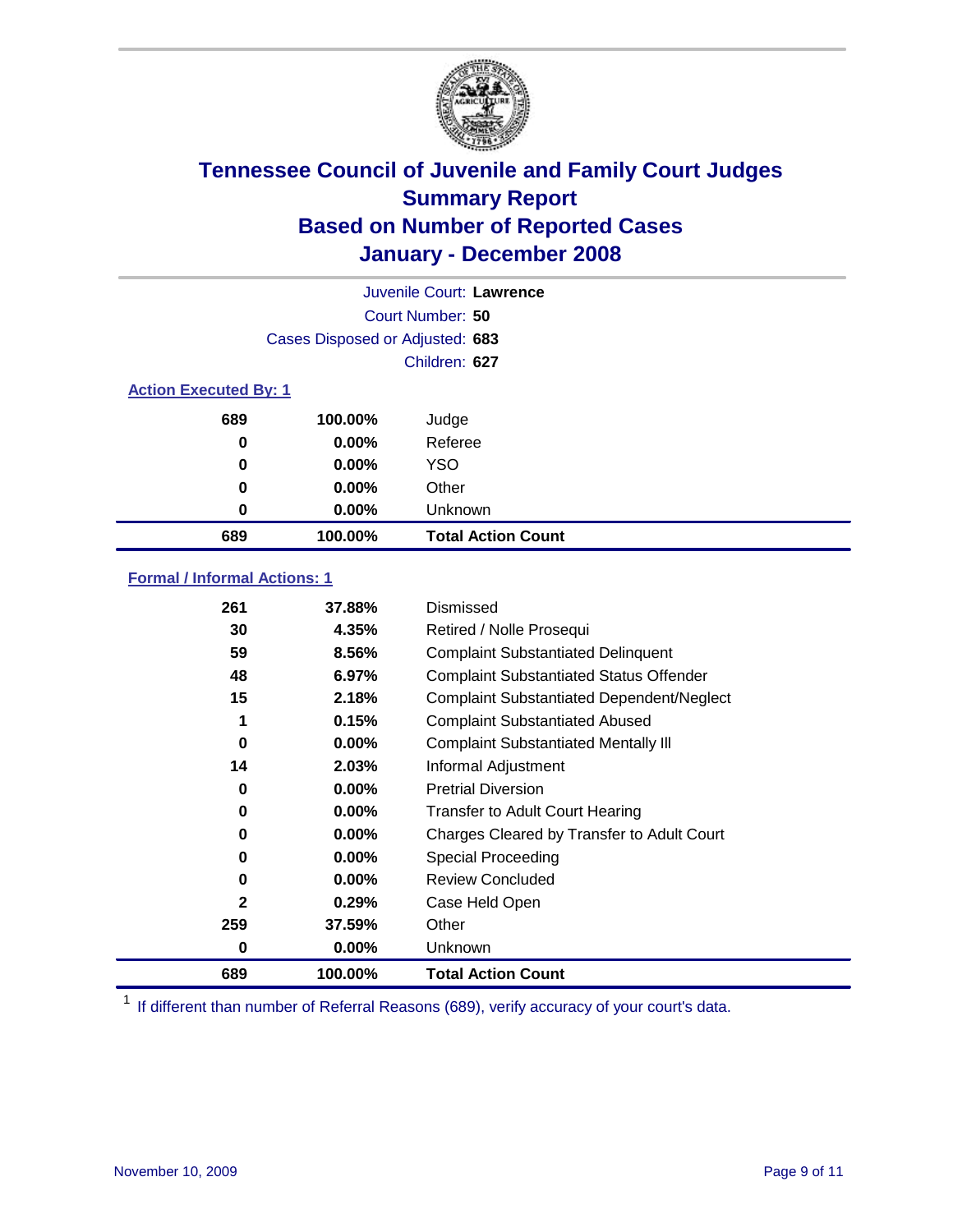

|                       |                                                       | Juvenile Court: Lawrence                             |
|-----------------------|-------------------------------------------------------|------------------------------------------------------|
|                       |                                                       | Court Number: 50                                     |
|                       | Cases Disposed or Adjusted: 683                       |                                                      |
|                       |                                                       | Children: 627                                        |
| <b>Case Outcomes:</b> | There can be multiple outcomes for one child or case. |                                                      |
| 208                   | 30.19%                                                | <b>Case Dismissed</b>                                |
| 33                    | 4.79%                                                 | Case Retired or Nolle Prosequi                       |
| 8                     | 1.16%                                                 | Warned / Counseled                                   |
| 11                    | 1.60%                                                 | Held Open For Review                                 |
| 6                     | 0.87%                                                 | Supervision / Probation to Juvenile Court            |
| 0                     | 0.00%                                                 | <b>Probation to Parents</b>                          |
| 2                     | 0.29%                                                 | Referral to Another Entity for Supervision / Service |
| 8                     | 1.16%                                                 | Referred for Mental Health Counseling                |
| 0                     | 0.00%                                                 | Referred for Alcohol and Drug Counseling             |
| 0                     | 0.00%                                                 | <b>Referred to Alternative School</b>                |
| 0                     | 0.00%                                                 | Referred to Private Child Agency                     |
| 8                     | 1.16%                                                 | Referred to Defensive Driving School                 |
| 13                    | 1.89%                                                 | Referred to Alcohol Safety School                    |
| 0                     | 0.00%                                                 | Referred to Juvenile Court Education-Based Program   |
| 4                     | 0.58%                                                 | Driver's License Held Informally                     |
| 0                     | 0.00%                                                 | <b>Voluntary Placement with DMHMR</b>                |
| 1                     | 0.15%                                                 | <b>Private Mental Health Placement</b>               |
| 0                     | 0.00%                                                 | <b>Private MR Placement</b>                          |
| 0                     | 0.00%                                                 | Placement with City/County Agency/Facility           |
| 0                     | 0.00%                                                 | Placement with Relative / Other Individual           |
| 34                    | 4.93%                                                 | Fine                                                 |
| 75                    | 10.89%                                                | <b>Public Service</b>                                |
| 6                     | 0.87%                                                 | Restitution                                          |
| 0                     | 0.00%                                                 | <b>Runaway Returned</b>                              |
| 0                     | 0.00%                                                 | No Contact Order                                     |
| $\bf{0}$              | $0.00\%$                                              | Injunction Other than No Contact Order               |
| 0                     | 0.00%                                                 | <b>House Arrest</b>                                  |
| 0                     | 0.00%                                                 | <b>Court Defined Curfew</b>                          |
| 2                     | 0.29%                                                 | Dismissed from Informal Adjustment                   |
| 0                     | 0.00%                                                 | <b>Dismissed from Pretrial Diversion</b>             |
| $\mathbf{2}$          | 0.29%                                                 | <b>Released from Probation</b>                       |
| 1                     | 0.15%                                                 | <b>Transferred to Adult Court</b>                    |
| 0                     | 0.00%                                                 | <b>DMHMR Involuntary Commitment</b>                  |